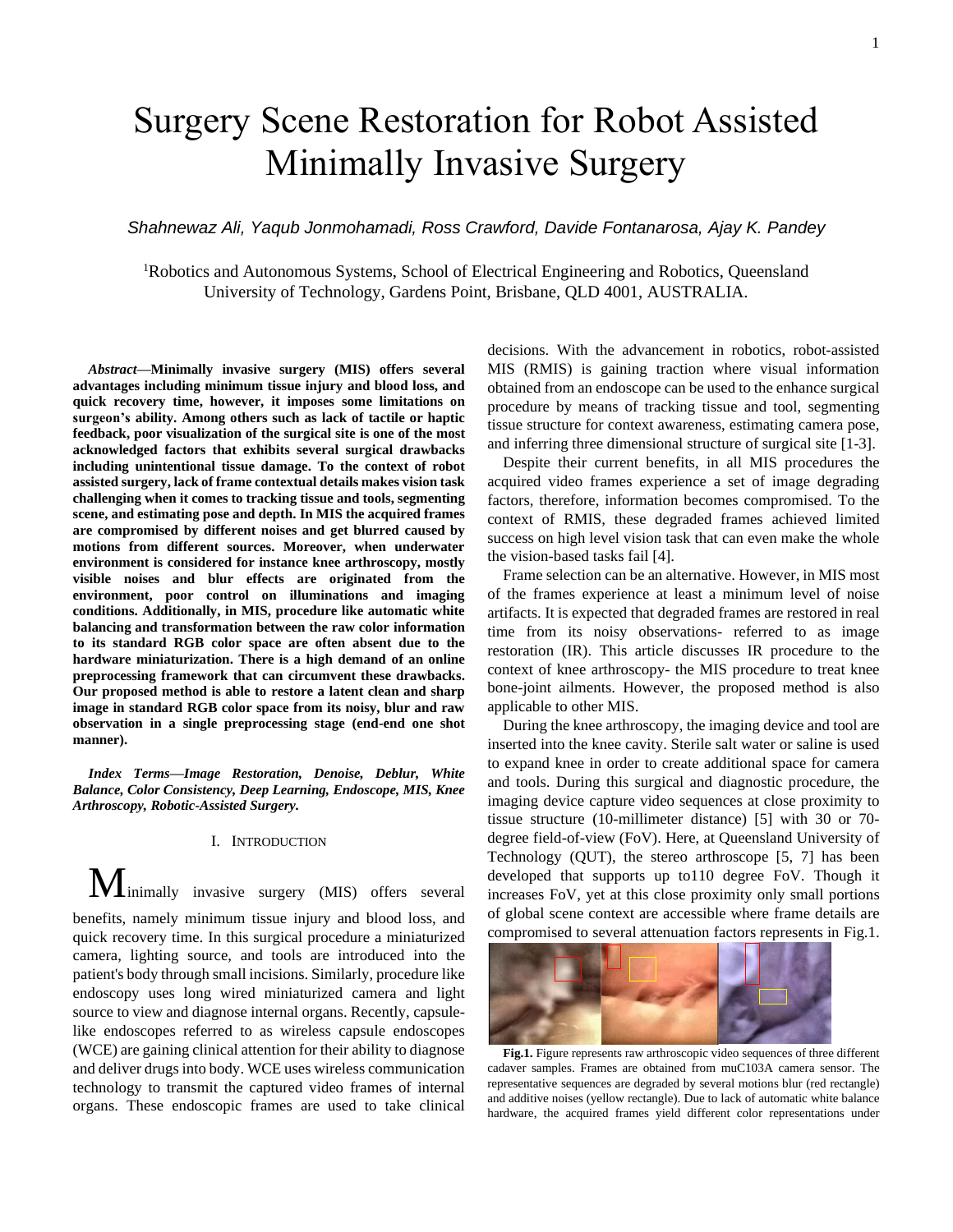halogen and white micro LED illuminants**.** 

Like other MIS procedures, saturated pixels due to strong specular light reflections are very common to arthroscopic and endoscopic video frames [6]. Missing frame details due to saturated pixels have significant drawbacks on RMIS [7]. Other factors such as noise and blur are observed in almost all MIS frames as represented in Fig.1. In arthroscopy, substances such as body fluid and dissected particles can dissolve into water therefore, debris and hazing effects are strongly observed. The most occurring noise is gaussian noise. Other types of noise such as speckle noise, salt-pepper noise and poisson noise can be observable [8]. Impulsive noise and quantization noise can rise from hardware limitations. Moreover, debris can produce strong backscattering that can cause salt- pepper and speckle like noise. Acquired frames effectively compromised to blur by the factors like limited control on imaging devices such as exposure and aperture, unsteady hand movement (shaking), motion caused by camera steering and maneuver, and motions from floating tissue and water flow. Frame deblurring can be caused by several individual motions from different directions. It derives a hard problem to estimate accurate motion kernel and its direction adaptively which is necessary for kernel based deblurring methods [9-14]. Additionally, blur due to defocus is observed in many MIS frames which can be caused by light, specular reflection and improper focal settings. Lack of automatic white balance correction due to hardware miniaturization, MIS imaging device provides raw red, green and blue (RGB) color frames where contributions of illuminations are strongly observed which can be contaminated by different color temperature [5]. It is expected to have an automatic method that can generates white balanced standard RGB (sRGB) image which can facilitate other high-level vision tasks such as segmentation [5].

In this article the pivotal factors such as blind denoising, blind deblurring and automatic white balance are discussed, and subsequently a deep learning-based method is proposed which retrieves clear and sharp images from its blurry, noisy and raw RGB observations in real time. Due to a clean and sharp frame exhibits more image details such as features and edges, it is of a great impact on higher level vision tasks such as stereo matching [71] and segmentation [5].

# II. RELATED WORK

From the past to now, IR has been well discussed in computer vision and image processing. It is a well-defined ill-posed problem can be expressed as follows:

$$
I(x_{i,j}) = G * x_{i,j} + \epsilon
$$
 (1)

Where  $\epsilon$  is defined as an additive white gaussian noise (AWGN) with standard deviation  $\sigma$ . On the other side,  $G$  is a transformation matrix that produces blur effect and I is representing resultant image where  $x_{i,j}$  stands for pixel value at two-dimensional (2D) image plane. During the IR process, blur kernels are estimated, and deconvolution operation is performed over the image. Then the noise residuals are subtracted from the resultant image.

To the context of image deblurring, several methods have

been proposed [9-14, 16-31]. Parameterized kernel-based methods are most widely used in the past to estimate motion blur before the learning-based method [9-14, 16-23]. Accuracy of these methods strongly depend on the definition of the motion kernels and their directions. However, the acknowledged drawbacks of kernel based methods are [32]; i.) defining an accurate kernel itself a tedious and error prone task ii.) method's accuracy are limited when noisy environment is considered iii.) often produces artifacts when kernel is not properly defined or image exhibits some sort of discontinuity. Therefore, robust, accurate, and generalization of kernel-based approach still considered as an unsolved research problem. Due to its limitations, kernel based primitive methods are becoming obsolete, and in recent years learning-based methods are gaining attentions in the computer vision community where a kernel free deblurring are achieved from unknown blur parameter such as point of spread. Method [24] used convolutional neural network (CNN) on multiscale image pyramid with their modified residual learning block named ResBlock that helps fast converging. [25] method extends the capacity of CNN to address bicubic degradation model and successively restore super resolution image from low resolution noisy input. Success also received with generative deep learning-based methods. Generative adversarial model has two networks known as generator and discriminator. Method [26] used two generative model to address maximum a posterior of deblurring method from its noisy one and retrieve blur kernel and latent image. Similarly, [27-28] methods proposed generative models with residual block that achieved state-of-art accuracy. In their implementation they used two strided convolution blocks, nine residual blocks and two transposed convolution blocks [28]. Additionally, they used  $L_2$  perceptual loss and adversarial loss.

Similarly, denoising is also a long-standing IR task that has been well-studied previously. In past, denoised images are retrieved using filter-based methods. To this context, filters can be categorized by local and non-local filter [34]. Local filter uses a supporting window and statistical methods to interpolate the central pixel value. In non-local, the statistical methods are performed on several windows over the entire image for each pixel value. Gaussian [35], non-local means [36], bilateral [37], etc. are most common filters discussed in this section. These primitive filters though produce smooth images but has drawbacks of i.) vanishing weak edges and features therefore produces ii.) smooth and blurred images.

In quest of edge preserving denoiser, anisotropic [38], BM3D [39], and total variation [40] filters are proposed. Despite of their strong side of edge preserving ability, major drawbacks reported on literatures are [34]; i.) lack of textual information, and ii) staircase effect. Moreover, in some applications they failed to report satisfactory result [41]. In current research BM3D method considered as one of the stateof-the-art methods in this area.

Regardless of its ability to produce smooth images, filters are parameterized methods. Apart from blurring artifact, a major consequence of these methods is that it is not confirmed whether the filters can address different level of complex noises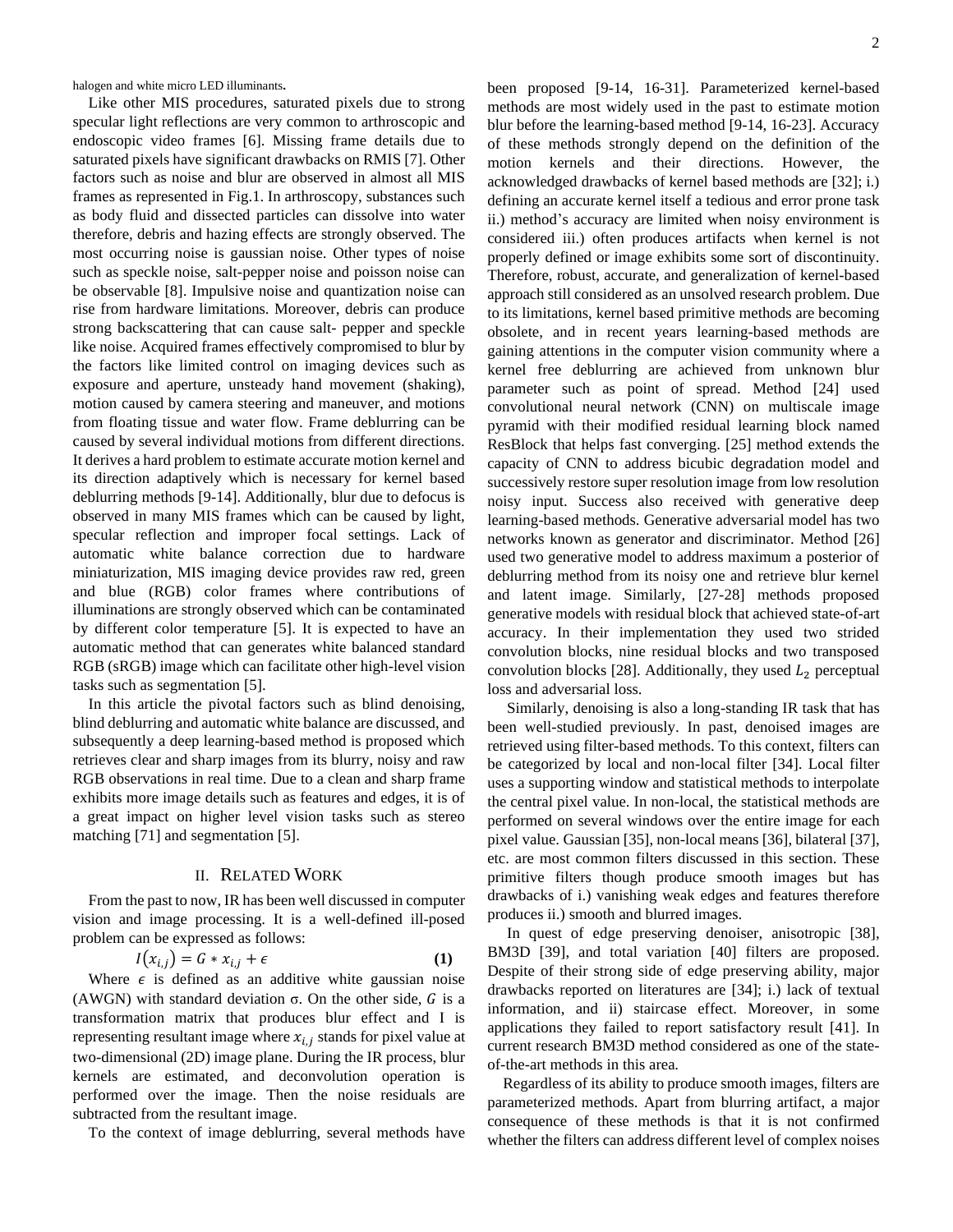robustly. To this context, deep learning-based method achieved a significant research interest. In recent research, inspired by its robust perceptual and contextual accuracy among other methods, CNN is highly explored by the computer vision community. [42] method used dilated convolution with batch normalization and used ReLu activation function to extract residual noise from the noisy observations. [43] method, apart from residual learning, global residual learning strategy has been followed and they named it residual dense block. Recently autoencoder and decoder-based architecture achieved a significant progress in high level vision task i.e. segmentation. It offers precise feature extraction and localization at each scale that can facilitate mapping between noisy to clean image. [44] proposed DRUNet – a modified network on top of UNet [45] to address IR problem on half quadratic spline.

Apart from IR, during the arthroscopy, the effect of illumination causes slightly different color of images where the red or blue channel becomes dominant. It can affect the accuracy of other vision tasks [15]. Generally, this process defined by [15] as follows;

$$
I_{sRGB} = f_{XYZ} \rightarrow sRGB(T_{raw} \rightarrow XYZWB I_{raw})
$$
 (2)

Mapping between raw RGB to sRGB as a part of color consistency has been explicitly discussed in many areas where illumination estimation was the key factor. Radiometric calibration and CNN have been used to address this issue [46- 47]. Recently, method [15] is gaining the attraction by the computer vision community. In their work, this mapping function is addressed by k-nearest neighbor strategy that retrieves a color through the best matching of their nonlinear mapping function. Nevertheless, they also provide a dataset that contains 65000 pairs of images for different camera white balance settings. Some of the ground truth data is generated through the use of Adobe Camera Raw feature and rendered in photoshop.  $16$ 

....<br>32<br>...

 $32$ 

 $16$ 

ENCODER DEPTH=4

**LAYER INPUT**

**(NOISE+BLUR)**

**UNET DENOISER ARCHITECTURE** 

 $\frac{1}{64}$ 

64

128

BRIDGE

CONV+BN+RELU<br>CONV+BN+RELU<br>ADDITION

**RESIDUAL CONNECTION**

Endoscopic image restoration has not been well studied and the progress in this sector is not significant. A scarce literature currently establishes IR problem [48-56] where most of the articles address specular removal, parameterized deblur, desmoke, colorization and quality assessment. Robust denoiser and deblurring mechanism in real time still remains an unsolved problem which has a countless demand for robotic vision task such as tracking and navigating robot in RMIS environment. More specifically, in arthroscopy, IR exhibits additional complexity considering the factors such as underwater environment, lack of control on imaging devices, poor imaging condition, lens distortion, debris and hazing and complex motion which requires a more sophisticated and robust solution. To facilitate high level vision task, in this article, we proposed a single framework where raw arthroscopic images are enhanced through the color correction as well as the latent clean and sharp frames are restored after performing denoising and deblur task together which is irrespective to noise level.

## III. METHODOLOGY

Restoration white balanced latent clean and sharp image y from its noisy and raw sensor observation,  $x$  considered as a

$$
y \to f(x, \theta) \tag{3}
$$

Here,  $f$  is the mapping function and  $\theta$  are the parameters to learn during the training. In this article, this problem considered as a regression problem which achieved end-end solution for

With the success of high-level vision task by UNet, this regression problem is addressed within UNet architecture.

> **OUTPUT (CLEAN +SHARP+WHB)**



 $\frac{3}{2}$   $\rightarrow$   $\frac{3}{2}$   $\rightarrow$   $\frac{1}{2}$   $\rightarrow$   $\frac{1}{2}$   $\rightarrow$   $\frac{1}{2}$   $\rightarrow$   $\frac{1}{2}$   $\rightarrow$   $\frac{1}{2}$   $\rightarrow$   $\frac{1}{2}$   $\rightarrow$   $\frac{1}{2}$   $\rightarrow$   $\frac{1}{2}$   $\rightarrow$   $\frac{1}{2}$   $\rightarrow$   $\frac{1}{2}$   $\rightarrow$   $\frac{1}{2}$   $\rightarrow$   $\frac{1}{2}$   $\rightarrow$   $\frac{1}{2}$ 



DECODER DEPTH=4

Up/Down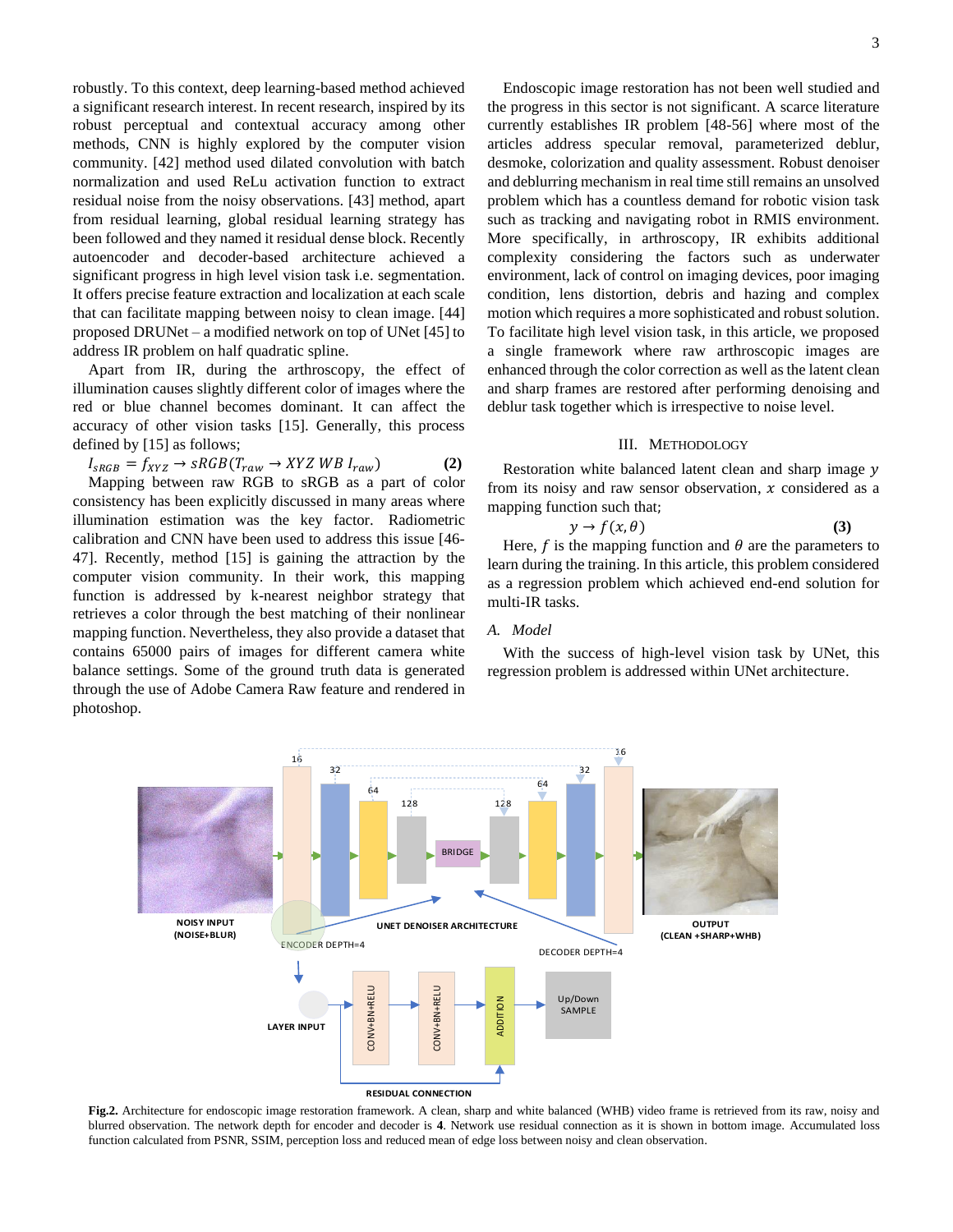UNet is a well-known network architecture widely used for segmenting medical data as an end-to-end solution. In recent work, this architecture is revisited to address IR task, for instance DRUNet [44]. In this work, UNet architecture is followed to address color mapping and two mainstream IR tasks namely denoising and deblurring in endoscopic standpoint. Instead of classic UNet, this implementation uses of residual blocks into UNet architecture. Following the encoder-decoder manner, the contraction path of UNet precisely extract features at different scale down-sampled at each step. On the other side, the expansion path learns to localize each feature at different level up sampled at each step.

Residual learning [57] strategy, has several benefits across the network, it increases training and prediction accuracy even with small network depth. In UNet architecture spatial information loss is caused by down sampling in contraction path, and it has been confirmed that, after its name ResUnet [58,59], a residual learning strategy performs better over classic UNet. In recent works on IR [60] network such as DnCNN gets benefit from residual learning strategy. In this work, we followed the strategy of ResUnet.

Unet architecture consist of three basic building blocks, namely; encoder, decoder and connecting block. Encoder block learns high level features to its complex low-level feature representation. In this way UNet encoder learns coarse pixelwise feature representation of raw images. When residual blocks are implemented on UNet encoder, it provides more spatial information that means more noisy spatial representations are obtained. Similarly, on the decoder part, UNet learns pixel-wise fine feature from its coarse complex representation, for instance blur weak edges to its sharp representation. It subsequently preserves contextual information thus produces clean and sharp image in end-to-end fashion. Batch normalization is widely recognized for faster training when input distributions are different known as an internal covariate shift. [42,60] methods received benefits with the use of batch normalization to learn noisy residual image. Noise such as gaussian and others can have different statistical distributions around the arthroscopic sequences. Moreover, blur can occur at different level from multiple motions a well observed occurrence in underwater MIS. It is understood that, these motions can exhibit blur effect at different directions in images, even a single pixel can experience several motions having different motion directions. To incorporate level independent noises including blur effect which means diverse input distributions, batch normalization strategy has been followed.

#### *B. Dataset and Training*

Arthroscopic video sequences are recorded during the knee arthroscopy of cadaver samples. Total five knee arthroscopy has been conducted with five cadaver knee samples. During these experiments some frames are captured at steady camera positions. Lighting conditions are maintained by the use of manually adjusted illumination controller. However, a little contribution of motion blurs and defocusing are observed at some distant part which are not considered and when possible

are corrected using the methods [27, 30, 61]. White balanced are obtained from the [15] method and corrected through the raw image editing tools when it was required. Corrected color values are validated by reconstructing its reflectance and compared with spectrometer data as mentioned by the [62] method. Clean images are then degraded by adding multi-level of Gaussian, Speckle, Salt and Pepper, and Poisson noise. Blur images are generated through the use of motion blur kernel. Along with these we used 400 image samples from [33] and the whole dataset is splitted into three categories, i.) clean image ii.) blur image iii.) noisy and blur image.

Unet architecture also learns to localize its feature from local scope to global. To facilitates this to the context of arthroscopy,



4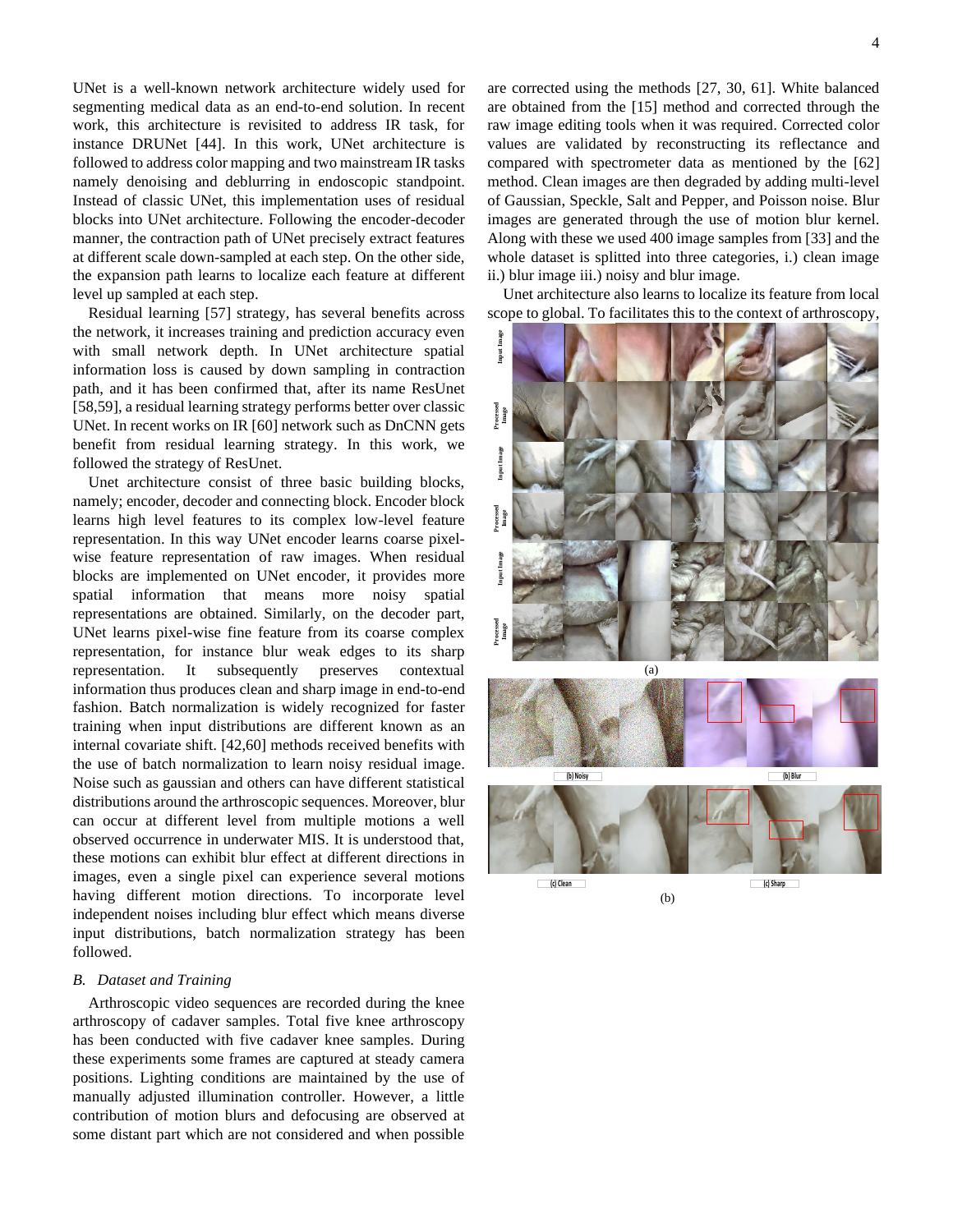

**Fig.3.** Figure-(a) represents the visual representation of real scene and the result obtained from our method. First row represents real arthroscopic scene and the second row represents the results and so on. Figure-(b) represents the outcome of IR tasks considering high level noisy and blur data. (c) represents arthroscopic scene segmentation results. Left column represent ground-truth label, column (i) represents segmentation results obtained from preprocessed dataset using our method and column (ii) represents result obtained from same dataset without preprocessing. It is clearly showing that this framework increases the accuracy of segmentation task.

we also use synthetic rendered arthroscopic video sequences using 3D graphics software-blender. The training has been performed on 4500 images and validated against 1500 images. During the test we use total 6,803 arthroscopic video frames from all five cadaver samples.

During the training structural similarity index (SSIM), peak signal to noise ratio (PSNR), perception loss- $L_2$ norm, and loss of edges between noisy and clean observations are evaluated individually. Rather than individual loss function, it has been found that with the use of accumulated loss function of SSIM, PSNR and  $L_2$  norm the network converged smoothly and obtained better validation and test accuracy. Hence, the total loss defined as,

$$
Loss_{total} = \sum (L_{SSIM} + L_{PSNR} + L_2)
$$
 (4)

Loss  $L_{PSNR}$  and  $L_2$  norm are used to define the network learning strategy to reconstruct clean image from its noisy observation as well as the color mapping function. PSNR is defined as follows [63];

$$
PSNR = 10 * \log 10 \left( \frac{max^2}{MSE} \right) \tag{5}
$$

Where,

 $MSE = \frac{1}{M}$  $\frac{1}{M*N*0} \sum_{x=1}^{M} \sum_{y=1}^{N} \sum_{z=1}^{O} \left[ (I_{(x,y,z)} - I'_{(x,y,z)})^2 \right]$  (6)

 $max$  is the highest value of gray scale image. Similarly, SSIM and difference of edges between a noisy and blur image are used for deblurring during the fine-tuned training stage. In this following strategy, network learns sharp edges and features from its coarse blur representations.

Learning noises comparatively simpler task than deblurring. Moreover, deblurring under noisy condition is relative complex task than the straightforward deblurring. We followed two stage training procedure, i.) coarse training, and ii.) fine-tuned training. The network outperforms, when it is trained with all noisy and blur observations for coarse training and then finetuned training is done over blur dataset.

## IV. RESULT

Arthroscopic video sequences are evaluated against several state-of-the-art methods. Dataset contains noisy observations, named as real and its corresponding clean images act as ground truth data. Real data set contains raw observation of arthroscopic scenes which are compromised to noise and blur. Moreover, these frames are not white balanced, provides raw RGB color. It is worthwhile to mentioned that, many frames perceptually exhibit small contextual information due to lighting condition are not uniform inside the knee cavity, therefore, frame contains both saturation and underexposed image parts. Additive white gaussian noise (AWGN) are added to the raw input frames with standard deviation 25. To simulate debris, haze and random back scattering noise like speckle, saltpepper and poisson are added to the real video frames. Additionally, to achieve several level of blurring effects, both real and raw image are convolved with blur kernels. To compare denoising result, the state-of-the-art algorithms, including, Gaussian [35], non-local mean filter [36], Bilateral filter [37], Anisotropic filter [38], BM3D [39], For deblurring BM3D-deblur [39], Bayesian-based iterative [64], unsupervised wiener [65], l0 gradient prior [66], Total variation deconvolution [67], natural image statistics [68], deblurring under high noise levels [69] and deep learning based method, deep CNN denoiser prior [42], Deblurgan [28],Scale-recurrent network [30] are evaluated.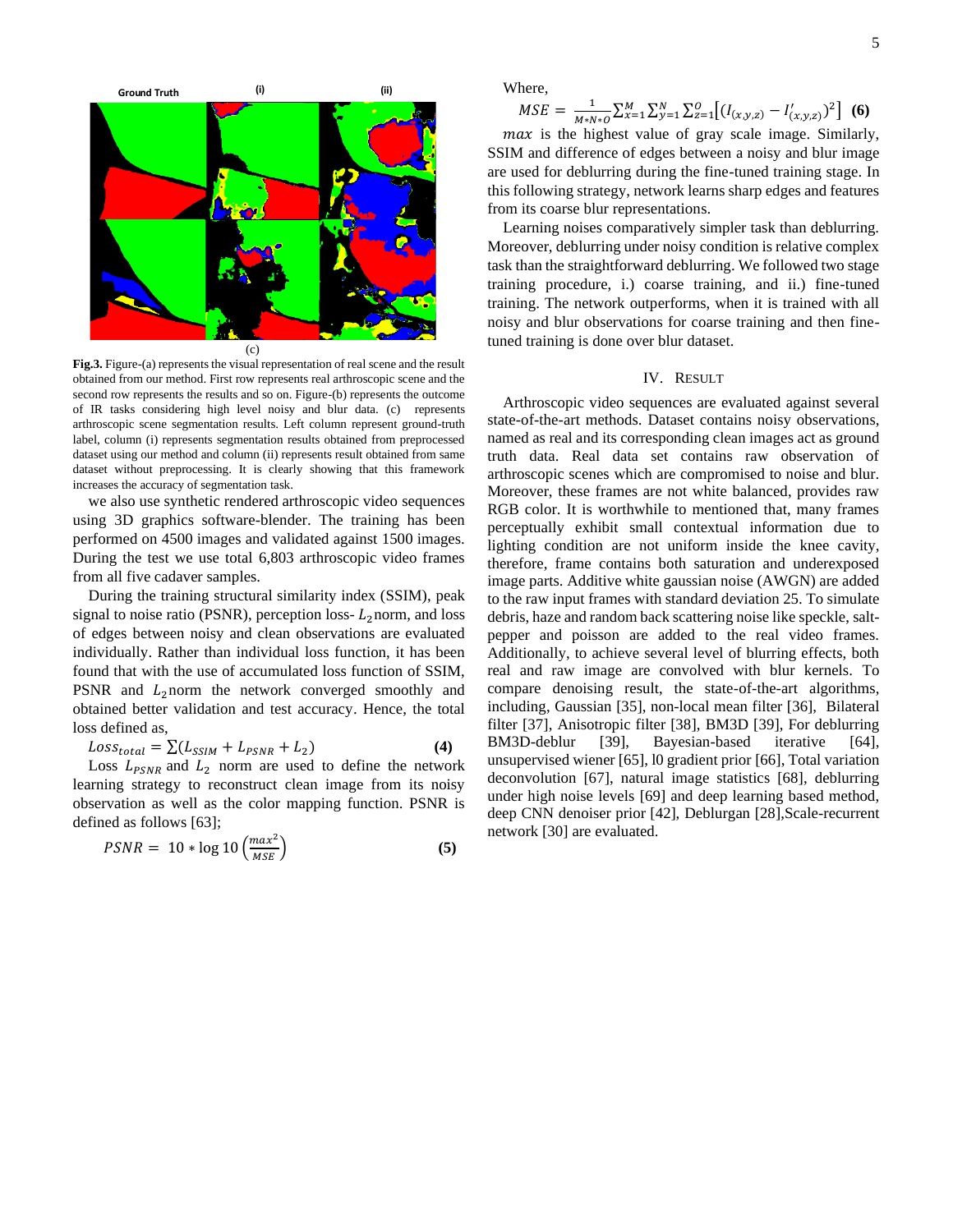|                          | <b>Gaussian Noise</b>                                                     |               |             |                                |             |             |               |             |               |             |             |               | <b>Deblur</b> |             |
|--------------------------|---------------------------------------------------------------------------|---------------|-------------|--------------------------------|-------------|-------------|---------------|-------------|---------------|-------------|-------------|---------------|---------------|-------------|
| ID                       |                                                                           | $\sigma = 10$ |             | $\sigma = 20$<br>$\sigma = 30$ |             |             | $\sigma = 40$ |             | $\sigma = 50$ |             |             | $\sigma = 60$ | <b>SSIM</b>   | <b>PSNR</b> |
|                          | <b>SSIM</b>                                                               | <b>PSNR</b>   | <b>SSIM</b> | <b>PSNR</b>                    | <b>SSIM</b> | <b>PSNR</b> | <b>SSIM</b>   | <b>PSNR</b> | <b>SSIM</b>   | <b>PSNR</b> | <b>SSIM</b> | <b>PSNR</b>   |               |             |
| GAS[35]                  | 0.936                                                                     | 31.16         | 0.84        | 30.26                          | 0.726       | 29.04       | 0.626         | 27.7        | 0.536         | 26.36       | 0.465       | 25.09         | N/A           |             |
| <b>NLM[36]</b>           | 0.942                                                                     | 38.7          | 0.908       | 35.7                           | 0.771       | 29.80       | 0.512         | 24.03       | 0.310         | 20.13       | 0.19        | 17.0          | N/A           |             |
| <b>BILT[37]</b>          | 0.960                                                                     | 41.36         | 0.89        | 37.12                          | 0.670       | 31.48       | 0.410         | 26.7        | 0.245         | 23.19       | 0.157       | 20.6          | $\rm N/A$     |             |
| AISO[38]                 | 0.782                                                                     | 27.5          | 0.917       | 32.8                           | 0.917       | 28.7        | 0.32          | 24.0        | 0.16          | 24          | 0.106       | 18.2          | N/A           |             |
| <b>BMD[39]</b>           | 0.936                                                                     | 30.8          | 0.932       | 30.61                          | 0.925       | 30.13       | 0.914         | 29.3        | 0.899         | 28.29       | 0.899       | 29.5          | N/A           |             |
| <b>BMD[39]</b><br>deblur | 0.898                                                                     | 22.59         | 0.896       | 22.93                          | 0.893       | 23.5        | 0.885         | 23.8        | 0.870         | 24.03       | 0.844       | 24.1          | 0.85          | 21.2        |
| <b>IRCN[42]</b>          | 0.956                                                                     | 40.0          | 0.956       | 39.0                           | 0.819       | 33.29       | 0.428         | 25.92       | 0.231         | 22.14       | 0.141       | 19.6          | 0.89          | 19.8        |
| GAN[28]                  | 0.65                                                                      | 27.5          | 0.45        | 25.2                           | 0.36        | 23.9        | 0.30          | 22.9        | 0.269         | 22.09       | 0.24        | 21.28         | 0.85          | 25.2        |
| <b>SRN[30]</b>           | 0.62                                                                      | 30.26         | 0.37        | 26.3                           | 0.23        | 23.13       | 0.16          | 20.8        | 0.12          | 19.17       | 0.1         | 17.8          | 0.92          | 27.5        |
| LCY.[64]                 | N/A                                                                       |               |             |                                |             |             |               |             |               |             |             | 0.90          | 27.5          |             |
| WIN.[65]                 | N/A                                                                       |               |             |                                |             |             |               |             |               |             |             |               | 0.80          | 32.2        |
| 10GR[66]                 | $\rm N/A$                                                                 |               |             |                                |             |             |               |             |               |             |             | 0.82          | 29.0          |             |
| TV[67]                   | N/A                                                                       |               |             |                                |             |             |               |             |               |             |             |               | 0.83          | 24.5        |
| NI[68]                   | N/A                                                                       |               |             |                                |             |             |               |             |               |             |             |               | 0.87          | 21.6        |
| HN[69]                   | N/A                                                                       |               |             |                                |             |             |               |             |               |             |             |               | 0.76          | 21.1        |
| <b>OUR</b>               | 0.93                                                                      | 34.1          | 0.94        | 35.0                           | 0.93        | 33.9        | 0.92          | 31.9        | 0.82          | 29.2        | 0.61        | 25.82         | 0.94          | 37          |
|                          | Speckle, Salt Pepper, Poisson Noises + Blur<br><b>SSIM</b><br><b>PSNR</b> |               |             |                                |             |             |               |             |               |             |             |               |               |             |
| GAS[35]                  | 0.825073                                                                  |               |             |                                |             |             | 26.783526     |             |               |             |             |               |               |             |
| <b>NLM[36]</b>           | 0.803788                                                                  |               |             |                                |             |             | 30.834656     |             |               |             |             |               |               |             |
| <b>BILT[37]</b>          | 0.792327                                                                  |               |             |                                |             |             | 31.219724     |             |               |             |             |               |               |             |
| AISO[38]                 | 0.730226                                                                  |               |             |                                |             |             | 25.649356     |             |               |             |             |               |               |             |
| <b>BMD[39]</b>           |                                                                           | 0.865542      |             |                                |             |             | 26.563407     |             |               |             |             |               |               |             |
| <b>BMD[39]</b><br>deblur |                                                                           | 0.825373      |             |                                |             |             | 20.884970     |             |               |             |             |               |               |             |
| IRCN[42]                 |                                                                           | 0.832018      |             |                                |             |             | 31.624574     |             |               |             |             |               |               |             |
| GAN[28]                  |                                                                           | 0.736981      |             |                                |             |             | 24.844043     |             |               |             |             |               |               |             |
| <b>SRN[30]</b>           |                                                                           | 0.756599      |             |                                |             |             | 30.071061     |             |               |             |             |               |               |             |
| LCY.[64]                 |                                                                           | 0.765477      |             |                                |             |             | 32.147631     |             |               |             |             |               |               |             |
| WIN.[65]                 | N/A                                                                       |               |             |                                |             |             |               |             |               |             |             |               |               |             |
| 10GR[66]                 |                                                                           |               |             | $\rm N/A$                      |             |             |               |             |               |             |             |               |               |             |
| TV[67]                   |                                                                           |               |             | $\rm N/A$                      |             |             |               |             |               |             |             |               |               |             |
| NI[68]                   |                                                                           |               |             | N/A                            |             |             |               |             |               |             |             |               |               |             |
| HN[69]                   | $\rm N/A$                                                                 |               |             |                                |             |             |               |             |               |             |             |               |               |             |
| <b>OUR</b>               | 0.84                                                                      |               |             |                                |             |             | 30.63         |             |               |             |             |               |               |             |

TABLE I COMPARISON OF IR TASK ON ARTHROSCOPIC FRAMES

The quantitative representations are expressed using metrics average PSNR and SSIM in Table I. Perceptual representations are presented in Fig.3. To demonstrate the impact of our method on high level vision task, arthroscopic scene segmentation is performed. The same neural network used by method [5] is trained for this task using both raw and preprocessed data using this method. On the same test set, the accuracy improvement for Femur, Anterior Cruciate Ligament (ACL), Tibia, Meniscus are 2.6%,2%6.3% and 7% (Fig.3).

# V. CONCLUSION

In this work, image restoration framework for knee arthroscopy is presented. Visual limitations exhibit great challenges for high level vison task such as stereo matching [71]. Clean and sharp video frames are more informative. It is confirmed from the obtained result that, this framework restored clean and enhanced frames consist of more textual information.

The framework is established following the encoder-decoder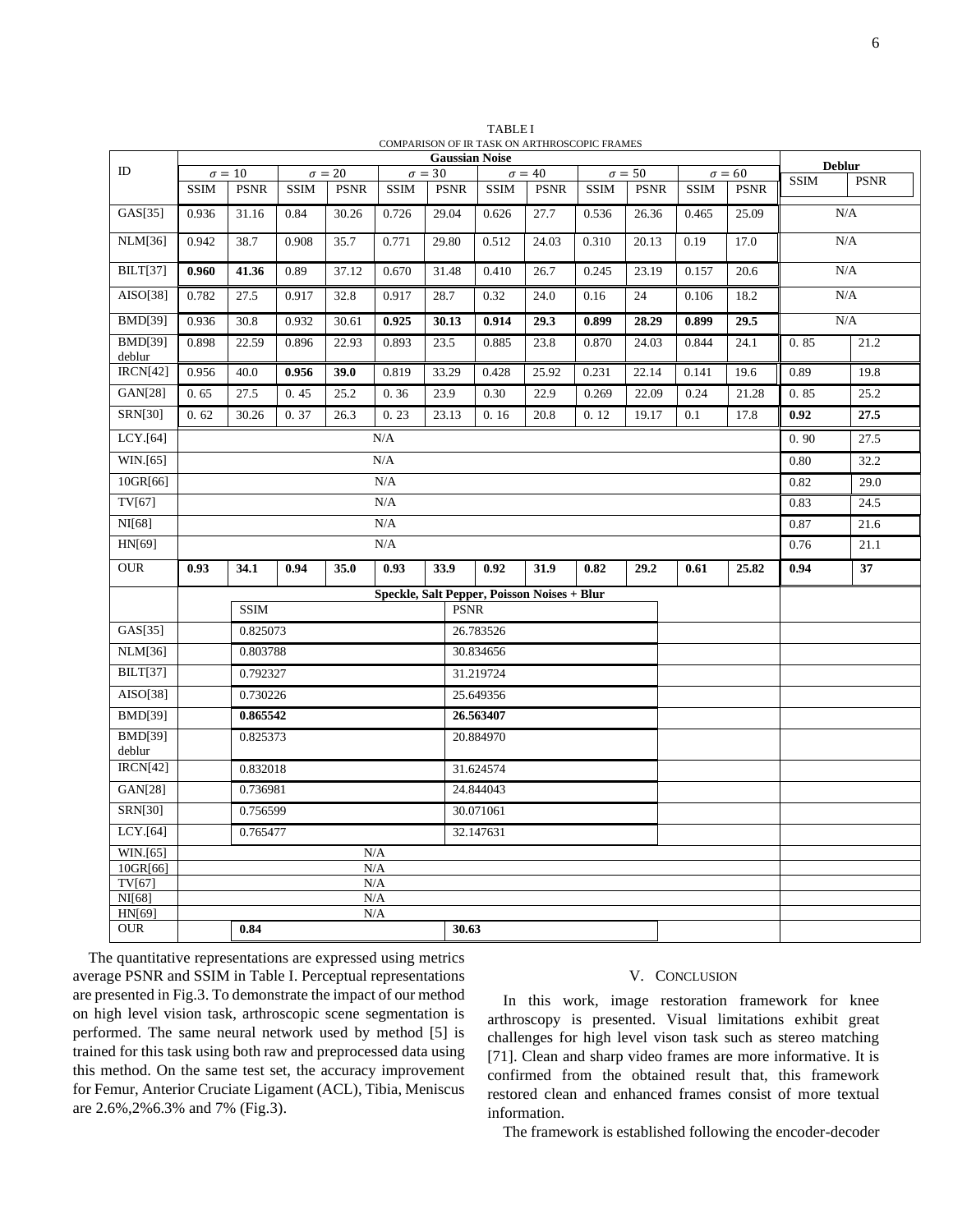like convolutional neural network architecture -Unet. Strategy like Residual learning and batch normalization has been followed that speed up training phase. The resultant network obtained highest accuracy when perceptual loss, PSNR, SSIM and edge difference loss are summed up referred as total loss in two stage training. Training phases used Adam optimizer with learning rate 1e-4. It takes 0.024 seconds to process each frame with the use of Nvdia telsa-P100 GPU.

#### ACKNOWLEDGMENT

This work is supported by Australian Indian Strategic Research Fund Project AISRF53820 and in part by Australian Centre for Robotic Vision. This work used AISRF53820 knee arthroscopy dataset of cadaver samples.

#### **REFERENCES**

[1]. Mourgues, Fabien, Frédéric Devemay, and Eve Coste-Maniere. "3D reconstruction of the operating field for image overlay in 3D-endoscopic surgery." Proceedings IEEE and ACM International Symposium on Augmented Reality. IEEE, 2001.

[2]. Mahmoud, Nader, et al. "ORBSLAM-based endoscope tracking and 3D reconstruction." International workshop on computer-assisted and robotic endoscopy. Springer, Cham, 2016.

[3]. Fan, Yichen, Max Q-H. Meng, and Baopu Li. "3D reconstruction of wireless capsule endoscopy images." 2010 Annual International Conference of the IEEE Engineering in Medicine and Biology. IEEE, 2010.

[4]. Jingwei S., Jun W., Liang Z., Shoudong H., Gamini D., "MIS-SLAM: Realtime Large Scale Dense Deformable SLAM System in Minimal Invasive Surgery Based on Heterogeneous Computing", arXiv,March, 2018, arXiv:1803.02009

[5]. Jonmohamadi, Yaqub, et al. "Automatic segmentation of multiple structures in knee arthroscopy using deep learning." IEEE Access 8 (2020): 51853-51861.

[6]. Queiroz, Fabiane, and Tsang Ing Ren. "Endoscopy image restoration: A study of the kernel estimation from specular highlights." Digital Signal Processing 88 (2019): 53-65.

[7]. Ali, Shahnewaz, et al. "Supervised Scene Illumination Control in Stereo Arthroscopes for Robot Assisted Minimally Invasive Surgery." IEEE Sensors Journal (2020).

[8]. Goyal, Bhawna, et al. "Image denoising review: From classical to state-ofthe-art approaches." Information Fusion 55 (2020): 220-244.

[9]. Liu, Shaoguo, et al. "Automatic blur-kernel-size estimation for motion deblurring." The visual computer 31.5 (2015): 733-746.

[10]. Krishnan, Dilip, Terence Tay, and Rob Fergus. "Blind deconvolution using a normalized sparsity measure." CVPR 2011. IEEE, 2011.

[12]. Shan, Qi, Jiaya Jia, and Aseem Agarwala. "High-quality motion deblurring from a single image." Acm transactions on graphics (tog) 27.3 (2008): 1-10.

[13]. Jia, Jiaya. "Single image motion deblurring using transparency." 2007 IEEE Conference on Computer Vision and Pattern Recognition. IEEE, 2007.

[14]. Hu, Wei, Jianru Xue, and Nanning Zheng. "PSF estimation via gradient domain correlation." IEEE Transactions on Image Processing 21.1 (2011): 386- 392.

[15]. Afifi, Mahmoud, et al. "When color constancy goes wrong: Correcting improperly white-balanced images." Proceedings of the IEEE Conference on Computer Vision and Pattern Recognition. 2019.

[16]. Xu, Li, and Jiaya Jia. "Two-phase kernel estimation for robust motion deblurring." European conference on computer vision. Springer, Berlin, Heidelberg, 2010.

[17]. C. J. Schuler, H. Christopher Burger, S. Harmeling, and B. Scholkopf, "A machine learning approach for non-blind image deconvolution," in The

IEEE Conference on Computer Vision and Pattern Recognition (CVPR), June 2013

[18]. Lin, Zhe, Hong Peng, and Tian Cai. "An improved regularization based method of blur kernel estimation for blind motion deblurring." SIViP (2020).

[19]. Xu, Li, and Jiaya Jia. "Depth-aware motion deblurring." 2012 IEEE International Conference on Computational Photography (ICCP). IEEE, 2012.

[20]. Pan, Jinshan, et al. "Kernel estimation from salient structure for robust motion deblurring." Signal Processing: Image Communication 28.9 (2013): 1156-1170.

[21]. Zhu, Xiang, Filip Šroubek, and Peyman Milanfar. "Deconvolving PSFs for a better motion deblurring using multiple images." European Conference on Computer Vision. Springer, Berlin, Heidelberg, 2012.

[22]. Pan, Jinshan, et al. "Soft-segmentation guided object motion deblurring." Proceedings of the IEEE Conference on Computer Vision and Pattern Recognition. 2016.

[23]. Zheng, Shicheng, Li Xu, and Jiaya Jia. "Forward motion deblurring." Proceedings of the IEEE international conference on computer vision. 2013.

[24]. Nah, Seungjun, Tae Hyun Kim, and Kyoung Mu Lee. "Deep multi-scale convolutional neural network for dynamic scene deblurring." Proceedings of the IEEE Conference on Computer Vision and Pattern Recognition. 2017.

[25]. Zhang, Kai, Wangmeng Zuo, and Lei Zhang. "Deep plug-and-play superresolution for arbitrary blur kernels." Proceedings of the IEEE Conference on Computer Vision and Pattern Recognition. 2019.

[26]. Ren, Dongwei, et al. "Neural blind deconvolution using deep priors." Proceedings of the IEEE/CVF Conference on Computer Vision and Pattern Recognition. 2020.

[27]. Kupyn, Orest, et al. "Deblurgan-v2: Deblurring (orders-of-magnitude) faster and better." Proceedings of the IEEE International Conference on Computer Vision. 2019.

[28]. Kupyn, Orest, et al. "Deblurgan: Blind motion deblurring using conditional adversarial networks." Proceedings of the IEEE conference on computer vision and pattern recognition. 2018.

[29]. Wieschollek, Patrick, et al. "Learning blind motion deblurring." Proceedings of the IEEE International Conference on Computer Vision. 2017.

[30]. X. Tao, H. Gao, X. Shen, J. Wang, and J. Jia, "Scale-recurrent network for deep image deblurring," in The IEEE Conference on Computer Vision and Pattern Recognition (CVPR), June 2018.

[31]. J. Sun, W. Cao, Z. Xu, and J. Ponce, "Learning a convolutional neural network for non-uniform motion blur removal," in The IEEE Conference on Computer Vision and Pattern Recognition (CVPR), June 2015.

[32]. Sahu, Siddhant, Manoj Kumar Lenka, and Pankaj Kumar Sa. "Blind

Deblurring using Deep Learning: A Survey." arXiv preprint arXiv:1907.10128 (2019).

[33]. Su, Shuochen, et al. "Deep video deblurring for hand-held cameras." Proceedings of the IEEE Conference on Computer Vision and Pattern Recognition. 2017.

[34]. Fan, Linwei, et al. "Brief review of image denoising techniques." *Visual Computing for Industry, Biomedicine, and Art* 2.1 (2019): 1-12.

[35]. Shapiro, Linda G., and G. Stockman. "C. 2001. Computer Vision."

[36]. Jacques Froment. Parameter-Free Fast Pixelwise Non-Local Means Denoising. Image Processing On Line, 2014, vol. 4, p. 300-326.

[37]. Tomasi, Carlo, and Roberto Manduchi. "Bilateral filtering for gray and color images." Sixth international conference on computer vision (IEEE Cat. No. 98CH36271). IEEE, 1998.

[38]. Perona, Pietro, and Jitendra Malik. "Scale-space and edge detection using anisotropic diffusion." IEEE Transactions on pattern analysis and machine intelligence 12.7 (1990): 629-639.

[39]. K. Dabov, A. Foi, V. Katkovnik, and K. Egiazarian, "Image denoising by sparse 3-D transform-domain collaborative filtering," IEEE Transactions

on Image Processing, vol. 16, no. 8, pp. 2080–2095, 2007.

[40]. Pascal Getreuer, "Rudin-Osher-Fatemi Total Variation Denoising using Split Bregman" in Image Processing On Line on 2012–05–19

[41]. Palma, Caio A., et al. "Anisotropic diffusion filtering operation and limitations-magnetic resonance imaging evaluation." IFAC Proceedings Volumes 47.3 (2014): 3887-3892.

[42]. Zhang, Kai, et al. "Learning deep CNN denoiser prior for image restoration." Proceedings of the IEEE conference on computer vision and pattern recognition. 2017.

[43]. Zhang, Yulun, et al. "Residual dense network for image restoration." IEEE Transactions on Pattern Analysis and Machine Intelligence (2020).

[44]. Zhang, Kai, et al. "Plug-and-play image restoration with deep denoiser prior." arXiv preprint arXiv:2008.13751 (2020).

[45]. Ronneberger, Olaf, Philipp Fischer, and Thomas Brox. "U-net: Convolutional networks for biomedical image segmentation." International Conference on Medical image computing and computer-assisted intervention. Springer, Cham, 2015.

[46]. Burggraaff, Olivier, et al. "Standardized spectral and radiometric calibration of consumer cameras." Optics express 27.14 (2019): 19075-19101. [47]. Hu, Yuanming, Baoyuan Wang, and Stephen Lin. "Fc4: Fully convolutional color constancy with confidence-weighted pooling." Proceedings of the IEEE Conference on Computer Vision and Pattern Recognition. 2017.